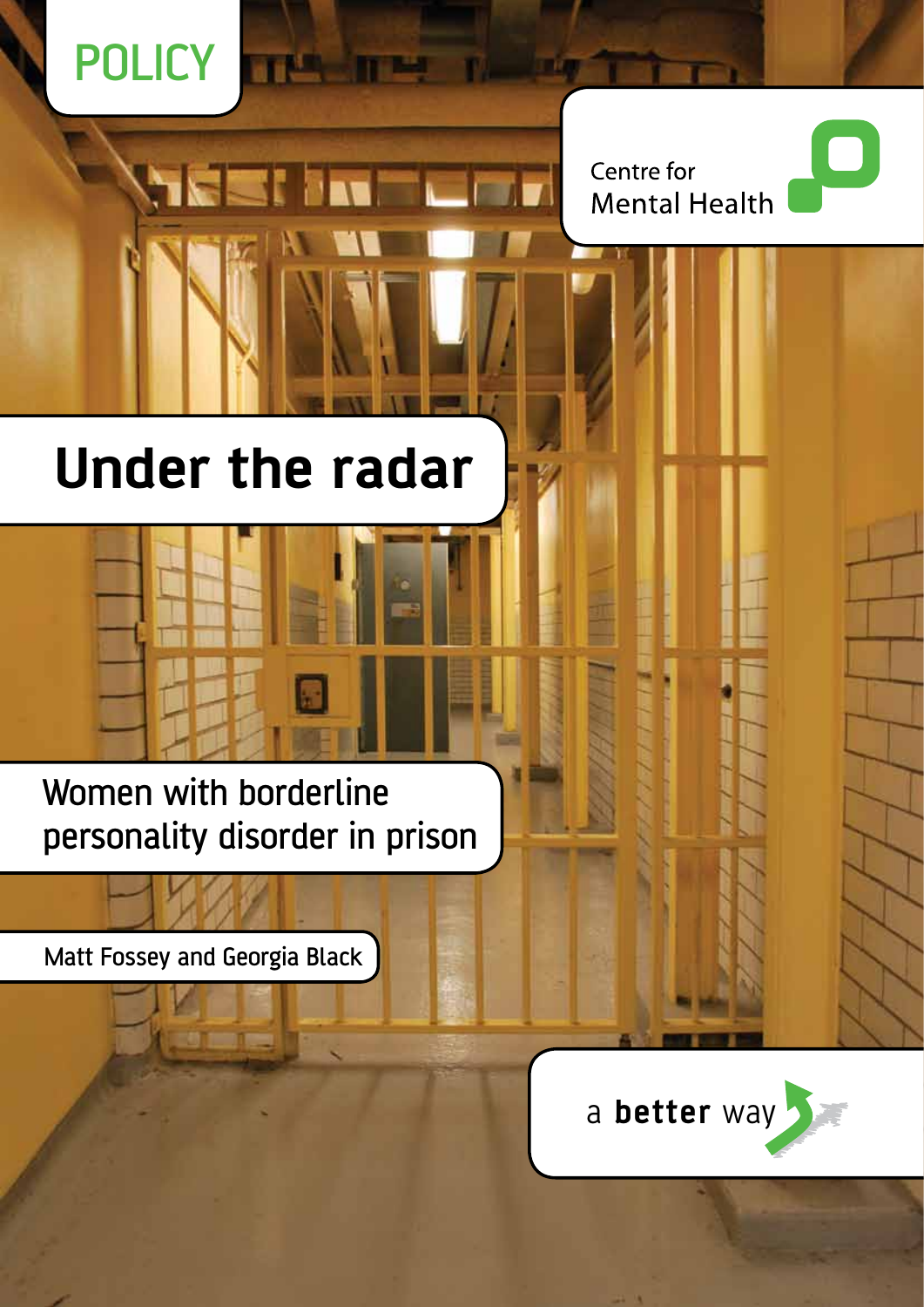## **Summary**

Women in prison are particularly vulnerable to mental health problems and self-harm (Corston, 2007). It is estimated that around a fifth of women in custody fulfil criteria for borderline personality disorder (BPD) (Singleton *et al*., 1998), making it a significant issue for the prison health service and an expensive drain on limited prison management resources. Despite the principle of 'equivalence of care' in prison health care, guidelines for the management of BPD (NICE, 2009) are rarely observed in prisons.

In addition to health care deficits, the prison environment can be traumatic for women with BPD due to the hostile, punitive environment and the experience of incarceration (Wolff & Shi, 2009). Family environments are significantly disrupted for all women on custodial sentences, with children frequently relocated and one in ten sent into social care (Caddle & Crisp, 1997).

Women with BPD often have unstable family environments prior to being taken into custody, compounding the effect of this disruption (Whisman & Schonbrun, 2009). Looking ahead to future generations, this upset to family life may contribute to the effects of 'transgenerational transmission' of criminal behaviour and mental health problems (Feldman *et al.*, 1995; Warren & South, 2009).

We recommend:

- **Increased screening and appropriate** diversion should be implemented to avoid custodial sentences where possible for women with BPD.
- **Prison staff could benefit from increased** training to raise awareness and improve the quality of care in prison.
- Where custodial sentences are necessary. evidence-based therapeutic interventions should be available to support women with BPD in prison.
- Where appropriate, evidence-based family interventions should be made available.

This policy paper is based on a review of relevant academic literature and policy relating to borderline personality disorder within the women's prison estate. The main findings were complemented by interviews with two women who have been in prison and who have a diagnosis of borderline personality disorder. The interviews were semi-structured, giving the women the opportunity to talk about the full range of their experiences and opinions. These interviews were digitally-recorded, and then transcribed and anonymised before inclusion in this report.

## **Introduction**

Since the NHS took over health care in prisons between 2003 and 2006, there has been an important guiding principle: that health care in prisons should be equivalent to that in communities. This has been achieved for some health conditions, but mental health problems are difficult to treat in prison due to the differences in environment, referral pathways, lower resources, greater complexity of needs and the lack of continuity of care (Birmingham *et al*., 2006; Niveau, 2007), and good treatment is not universally available.

Women coming into prison are almost twice as likely to have recently received help for mental health problems than men, are more likely to need help in prison for mental illness, are more likely to use prison health services and to take medication, and are much more likely to selfharm (Singleton *et al.*, 1998; Corston, 2007). Younger women have particularly complex, multi-faceted needs: Douglas and Plugge (2006) report that 40% of under 17-year-olds in women's young offender institutions (YOIs) have previously been looked after by local authorities, and 90% have left school before the age of 17. This means that in order to achieve equivalence of care, women's prisons should take account of the differences in women's health problems compared to men and tailor their services accordingly.

A fifth of women in custody fulfil criteria for a borderline personality disorder (BPD) (Singleton *et al*., 1998). Borderline personality disorder is a debilitating and distressing condition (Perseius *et al.*, 2005), and research suggests that prison itself may make it worse (Wolff & Shi, 2009).

There are clear guidelines about the best practice in treating women with a BPD diagnosis (NICE, 2009), which are equally applicable in prison. Specialist dangerous and severe personality disorder (DSPD) services for women in HMP and YOI Low Newton have rigorously followed these guidelines in the development of the Primrose Programme (Travers & Reeves,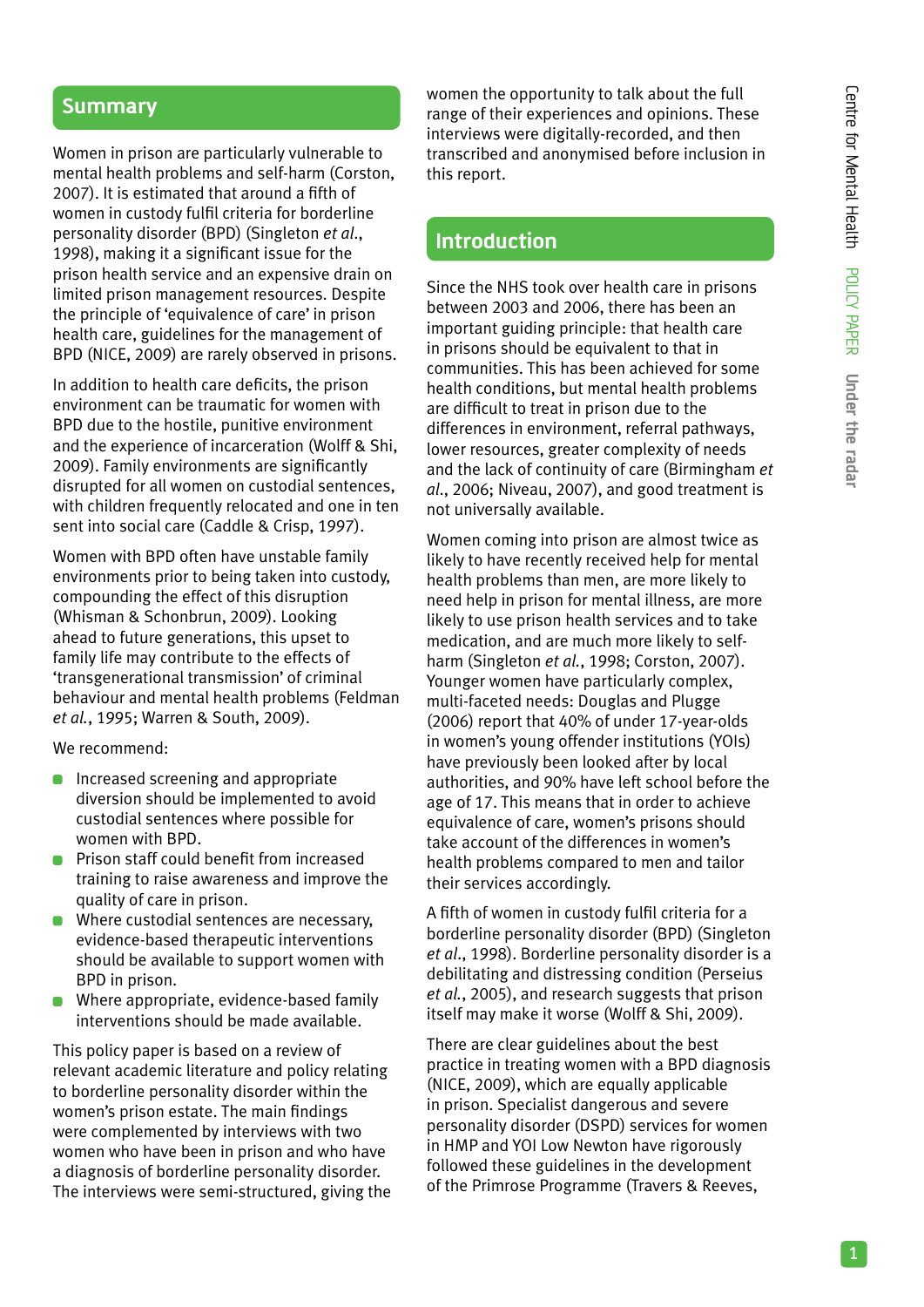2005) (See Box 1). However, this service only accommodates twelve women at a time who are deemed to be a significant danger to society. Women in other prisons receive treatment that falls short of this standard, and receive far less than the financial resources given to those in DSPD services (Barrett *et al*., 2009). This paper gathers evidence from health, prison and psychiatric research about women with BPD in prisons.

#### **Box 1: Women's DSPD pilot**

The Primrose Project, based at HMP/ YOI Low Newton, is a collaborative pilot programme serving the needs of women who primarily pose a risk of serious harm to the public emanating from their complex clinical presentations. The issues affecting service provision for women may be different from those of men; therefore, the Department of Health states that the project has drawn on best practice to develop a hybrid model of intervention. Unlike the DSPD programme for male offenders, the 12 places allocated to the Primrose pilot are housed on the wings and are not segregated from the rest of the prison (Department of Health, 2006).

When considering the provision of services for prisoners with personality disorders, political debate and policy decision making seem to be disproportionately skewed towards those offenders who pose the greatest risk to society. A recent report by the Centre estimates that up to £60 million is spent annually on containing and treating prisoners in services for Dangerous and Severe Personality Disorder (DSPD) in only a small number of prisons and high security hospitals (Rutherford, 2010), yet DSPD is a non diagnostic term without a clinical meaning (Buchanan & Leese, 2001). An economic evaluation argues that these services are more costly than prisons and result in a deterioration in outcomes (Barrett *et al.*, 2009).

Under 0.5% of prisoners have access to the specialist interventions offered by DSPD units due to the nature and degree of their condition, yet research suggests that 78% of male remand, 64% of male sentenced and 50% of female

prisoners have a diagnosis of personality disorder (Singleton *et al*., 1998).

Although significant resources are directed towards interventions for male prisoners in dangerous and severe personality disorder services very little resource is used to help women prisoners with debilitating conditions such as borderline personality disorder.

# **What is borderline personality disorder?**

The term personality disorder has been used to describe people who have "an enduring pattern of inner experience and behaviour that deviates markedly from the expectations of the individual's culture" (DSM-IV, 1994). There are twelve different types of personality disorder (Sainsbury Centre, 2009a). Borderline personality disorder (BPD) is a diagnosis used to describe people who show "a pervasive pattern of instability of interpersonal relationships, self-image, and affect, and marked impulsivity, beginning by early adulthood and present in a variety of contexts" (DSM-IV, 1994).

 $\bullet$  It was like as if someone had injected me *with ... I don't know speed or something, and I was just getting out of control. I was told 'if you don't come off the ladder you're going to fall off the top, you're going to run out of rungs'.*"

Many people with BPD experience a life full of emotional pain and distress (Perseius *et al*., 2005). The reality of the symptoms described in the diagnostic manual is that these difficulties often lead to self-harm and self-mutilation, associated with the complexity of expressing difficult emotions (Nehls, 1999). A systematic review found that over half of people with BPD also fulfilled criteria for drug or alcohol dependence (Trull *et al*., 2000).

Many people with borderline personality disorder have experienced some form of childhood trauma, especially physical abuse (71%), sexual abuse (68%), and witnessing serious domestic violence (62%) (Herman *et al*., 1989). This leads to some of the underlying cognitions behind borderline personality disorder, for instance feeling that the world is hostile (Silk *et al*., 1995).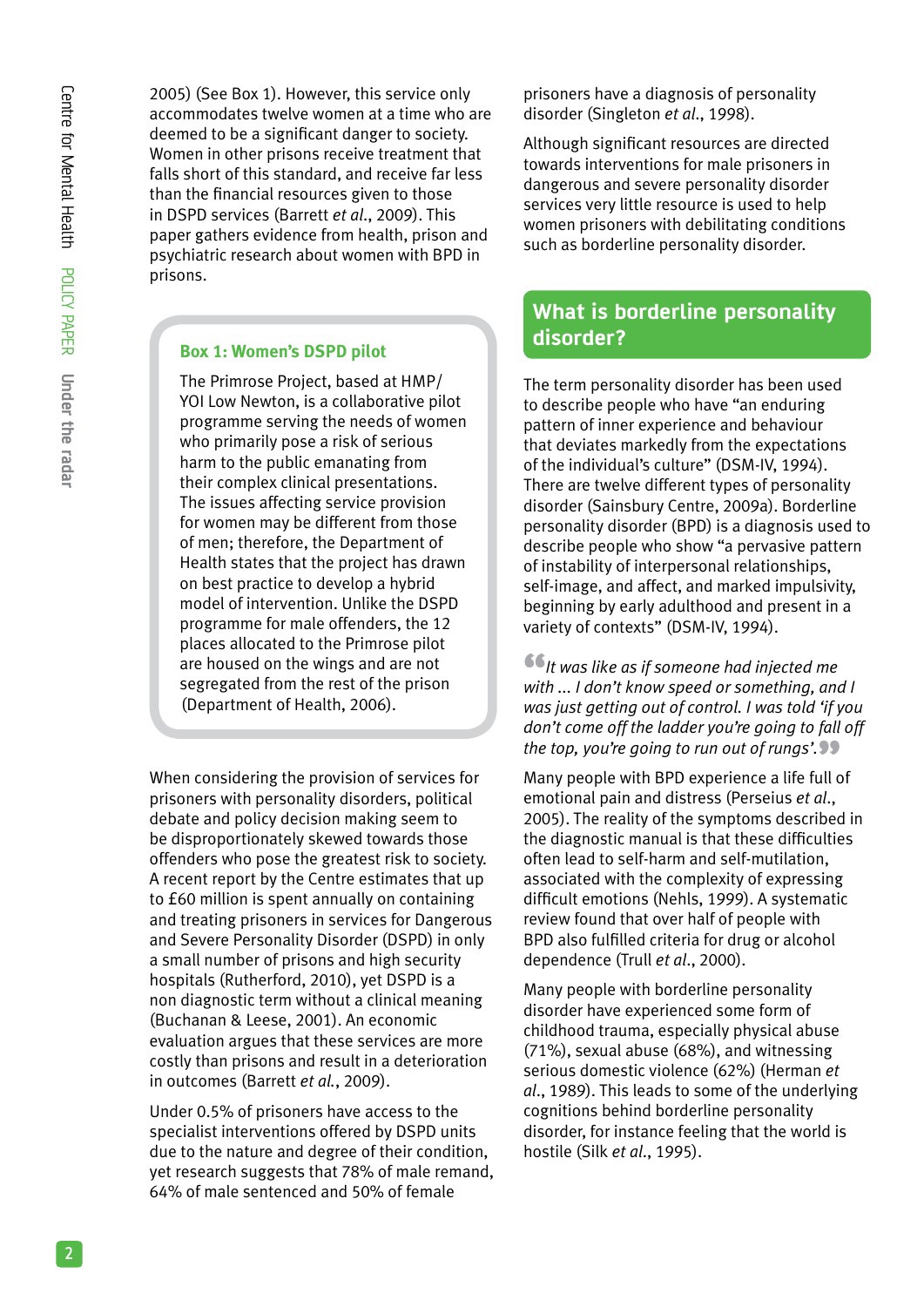Treatment for BPD in the community has changed in recent years following publication of government policy implementation guidance (Department of Health, 2003). This has been further reinforced by new evidence-based guidelines, recommending longer treatment courses, a reduction in medication prescription and continuity of care (NICE, 2009).

# **Borderline personality disorder and women in prison**

BPD is very common in prison, with a recent estimate at 30% for men and women in the US (Black *et al*., 2007). A decade before, Jordan *et al*., (1996) estimated that 28% of female prisoners met criteria for BPD in the US, suggesting this figure is stable. BPD has a high co-morbidity with other mental health diagnoses and risk factors such as substance use and selfinjury.

Women represent one-twentieth of the prison population, with the current figure at 4,420 (5.4%), of whom one-fifth are on remand (Prison Service, 2010). There was a rapid increase in numbers of women in prison from 1,180 in 1992 to 3,340 in 2002 (Councell, 2003) since which time the figure has been relatively stable. There are still concerns that there are too many women in custody (Corston, 2007; MoJ, 2007).

 $\bullet$ ... to tell the truth, the first time, I don't even *remember going into prison, I was so ill. It was only … talking to xxx, that she said 'yeah you've been in prison twice'. I said, Oh!*  $\bullet$ 

The female population in custody has different demographic characteristics to the male population, with 19% being foreign nationals, and 29% being of an ethnic minority compared to 13% and 27% respectively for men (Prison Service, 2010). Half the women in prison have experienced domestic violence, and women are twice as likely as men to have experienced some form of mental illness in the year preceding their admission to custody (Singleton *et al.*, 1998). Sixty-five per cent of imprisoned women have substance use problems, compared to 70% of men (Social Exclusion Task Force, 2009). Worryingly, 83% of women in prison have a longstanding illness, compared with 32% of the general female population, and many are on prescription medication (HM Chief Inspector of Prisons, 2009).

The Corston Report suggested an agenda of radical change to provision for custodial sentences for women. The Government has responded by addressing sentencing recommendations, alternative custodial arrangements, life skills/learning, hygiene and self-harm programmes (Corston, 2007). The report also highlighted that while services in the community are targeting women who are at risk of offending, for instance by providing 'one stop shops' (www.justice.gov.uk) and by monitoring those with mental ill health, that ethos has not translated to prisons.

The Corston Report did not mention BPD itself, but it included many vignettes about self-harm without recognising it as a key indicator of BPD (See Box 2). Despite only representing 5% of the custodial population, women represent half of all self-harming incidents in prison (Home Office, 2009).

#### **Box 2: Key indicators of borderline personality disorder**

*"If a person presents in primary care who has repeatedly self-harmed or shown persistent risk-taking behaviour or marked emotional instability, consider referring them to community mental health services for assessment for borderline personality disorder."*  (NICE, 2009)

In 2009, the Bradley Report raised concerns about the provision of mental health care in the criminal justice system, particularly highlighting that there is no formal provision of services for people with personality disorder in prison (Bradley, 2009). This is not equivalent to the community, where specialist services for personality disorder have been in development since 2003 (Department of Health, 2003). The report recommended that the Department of Health, the National Offender Management Service (NOMS) and the NHS develop a strategy for managing personality disorder at all levels of service, from custody to probation and in the community (Bradley, 2009). As the new strategy takes hold (Department of Health, 2009), it is a good time to address borderline personality disorder within the general context of female offender mental health.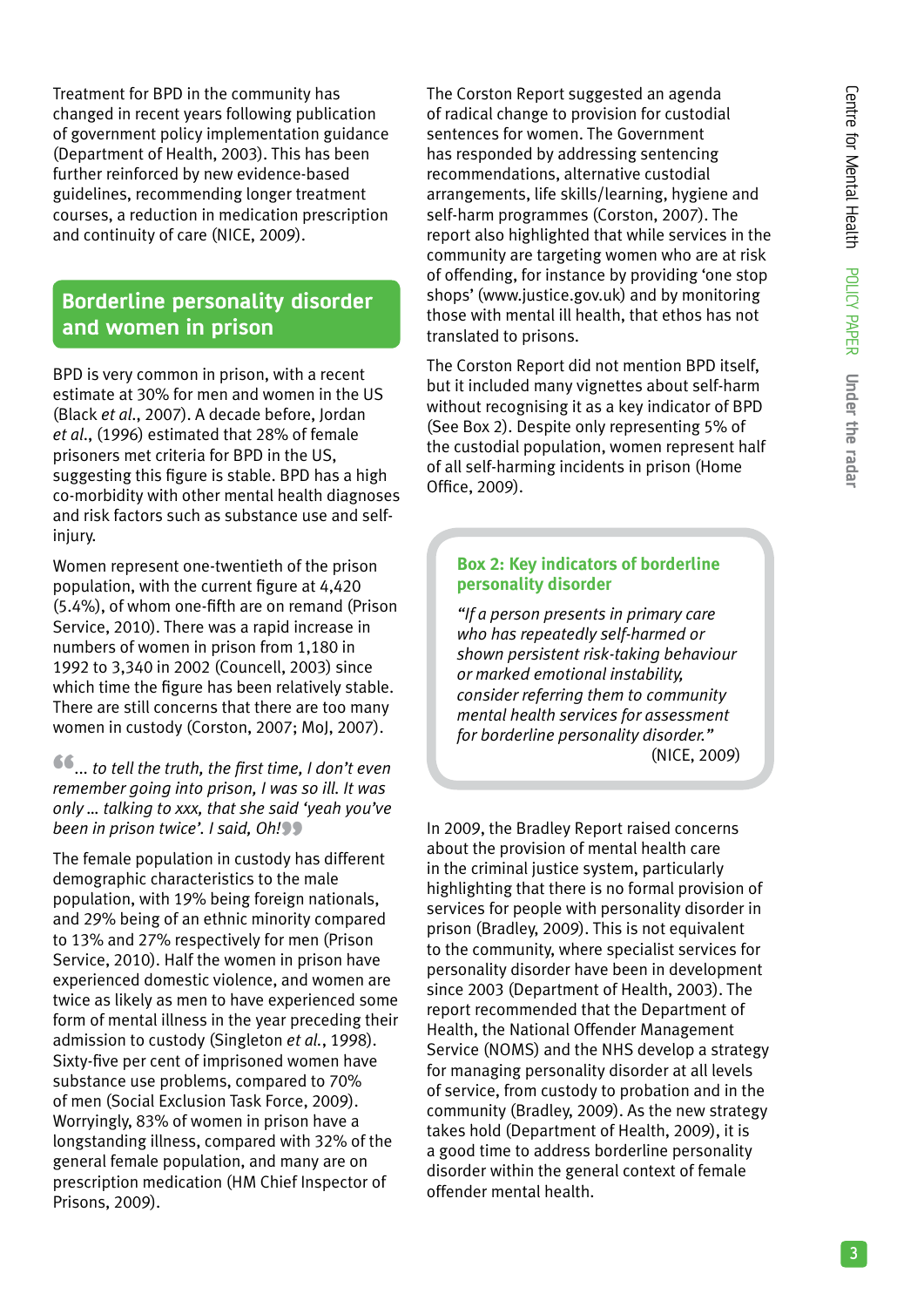# **What is the impact of prison on women with BPD?**

It has been recognised that people with BPD have frequently experienced some form of trauma during childhood, such as sexual abuse (Herman, *et al.*, 1989). The prison environment is hostile and punitive, having been designed primarily for the male prisoner (Corston, 2007). Prisons are predominantly staffed by men, with only 35% of prison service staff being female (Fawcett Society, 2008).

Women who have experienced abuse are more likely to feel traumatised by routine prison procedures such as body searches (Moloney *et al*., 2009). This was found in a study of 800 male and female prisoners in a US study, where the greatest feelings of unsafety in prison were expressed by women with depression, anxiety, post traumatic stress disorder (PTSD) or recent victimisation (Wolff & Shi, 2009).

"*Well it's a bloody awful place. It smells like horse piss as soon as you walk in that health care department ... They've got so many psychiatric patients in there ... They just leave you in a cell with a hatch open and keep you in there most of the day ... When you go on the blocks most of them are mentally ill and they're all on drugs. They're all trying to nick your drugs. They're a nightmare. It's a horrible place.* 

The reaction of emotionally vulnerable women in prison may be to re-experience many of the features of childhood sexual abuse, namely traumatic sexualisation, betrayal, powerlessness and stigmatisation (Heney & Kristiansen, 1998; Dirks, 2004). This poses a threat to their mental and physical wellbeing, and may cause them to adopt maladaptive strategies to address the trauma of being in prison such as substance use, violence, self-injury and suicide (Heney & Kristiansen, 1998; Zlotnick, 1997).

Avoiding trauma in people with a personality disorder is important, as it directly affects their general and mental health. One study found that any type of recent victimisation was significantly associated with serious mental disorder for 48.1% of male prisoners and 47.2% of female prisoners (Wolff & Shi, 2009). Poorer health increases the disruption and ill-effects of prison for women with BPD and also raises the cost to the prison estate. People with BPD cost health

services three times as much when they develop other health problems as those without BPD (Rendu *et al*., 2002).

"*I was self-harming quite, quite a lot. And anybody who self-harms goes straight to the hospital wing, which is horrible ... just sitting there until somebody opens the cell door … I think that that was where the self-harm got worse … basically if you didn't go to work you'd get locked in your cell all day. It goes round in circles. Because you'd self-harmed as a punishment you'd get locked up, so you selfharm even more to get out of the cell, but they won't have you at work because you've self*harmed.<sup>99</sup>

## **Family issues**

Women's pathways to custody differ greatly from those of men, as the majority of offences are non-violent or property related and as such rarely pose a threat to public safety (Moloney *et al*., 2009). Women's offending patterns are more likely to be directly affected by their families, with property crimes such as petty theft being associated with family poverty (Taylor, 2004).

#### "*Didn't see my son and daughter for six months which broke my heart and killed me.*

When mothers are imprisoned the impact is highly disruptive on their families, as female prisoners are often the only carers of their children, frequently resulting in custody being taken by grandparents or other female relatives (Caddle & Crisp, 1997; Home Office, 2004). This is not the case for men, whose children are usually cared for by their female partners during their incarceration (Taylor, 2004). Fathers take custody of female prisoners' children in just 9% of cases in the UK, only marginally higher than the number taken into care, at 8% (Caddle & Crisp, 1997). Around two-thirds of women in prison have dependent children under 18, and 40% of those are children under 10 years.

Women with BPD have potentially difficult family situations. This may be dependent on the severity of BPD symptoms, as men and women with increasingly severe symptoms experience more marital distress, commit more domestic violence and have more disruption in their marriages (Whisman & Schonbrun, 2009). Imprisoned women with more antisocial and borderline traits also show greater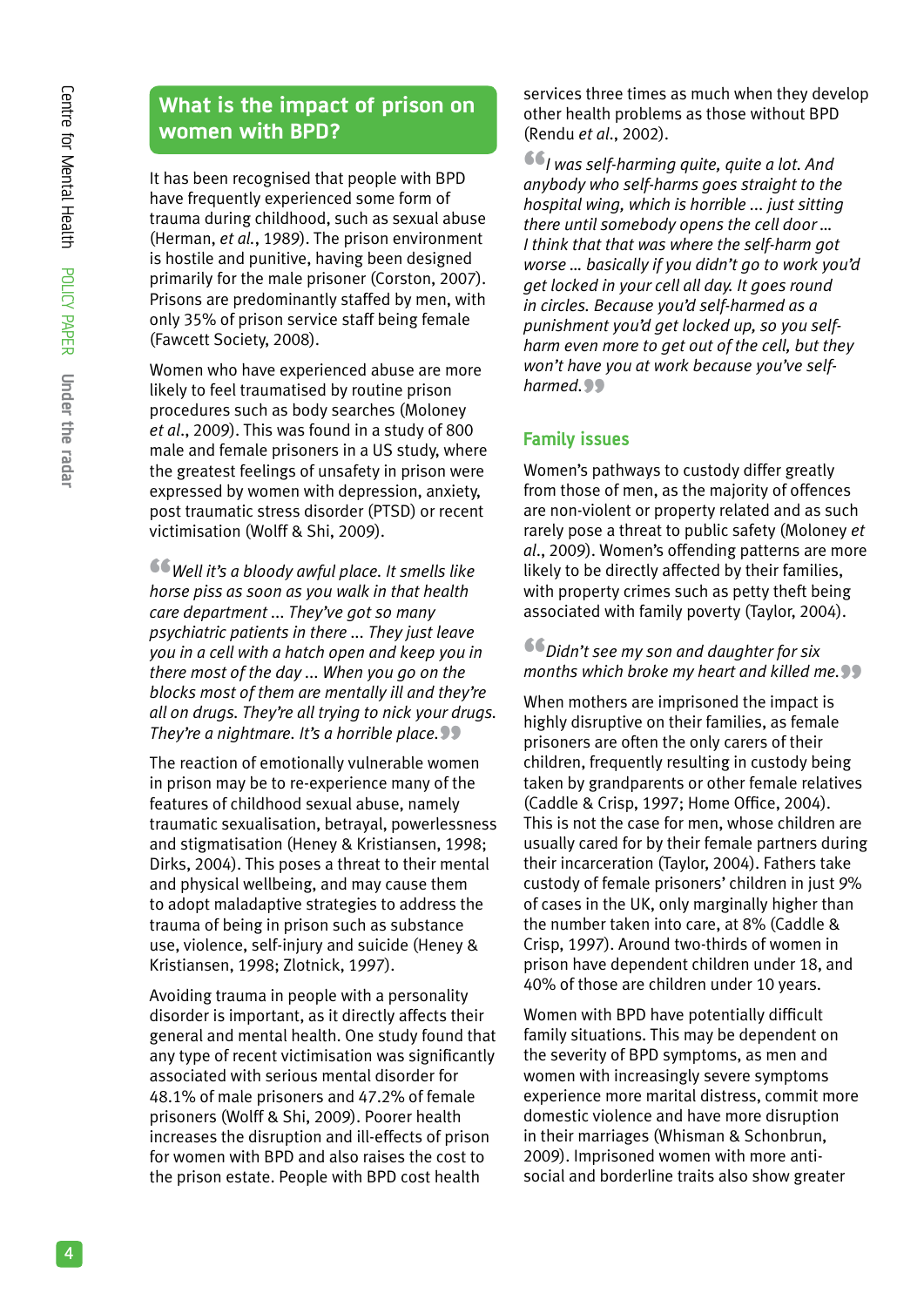parenting deficits based on the Parenting Stress Questionnaire (Warren & South, 2009). Women with anti-social personality disorder also report difficulties with child attachment, feeling competent as a parent and their degree of child contact. This may be a part of the 'transgenerational transmission' of BPD (Warren & South, 2009).

"*All the effort I was making for people, you know. I send them cards and I write letters to them and they couldn't even be bothered. It's like, 'oh she's a loon and she's in prison. No, we don't want to flipping know'. I just thought …*  what do I do now?<sup>99</sup>

# **The impact on children**

There are no studies specifically examining the relationship between incarceration of women with BPD and the effect on their children. By drawing conclusions from what is known about the effects of having a mother with BPD, we can see that these children are more vulnerable to separation and family disruption. It is known that 80% of these children show a disorganised attachment pattern (Hobson *et al.*, 2005). Disorganised attachment is characterised by a confused relationship with the parent, usually caused by finding them frightening. Children may be dazed and avoidant at a young age, but at a later age begin to take on 'parenting' roles and 'look after' the parent. In terms of the repercussions on the child, some studies show that this may lead to aggressive behaviour (Lyons-Ruth, 1996).

There are a few studies on the children of women with borderline personality disorder, and their findings show the effects of this diagnosis on parenting style. Children aged 4-18 years whose mothers have this diagnosis are more likely to experience traumatic events such as maternal suicide attempts, parental substance abuse, changes in custodial arrangements, moving schools and changes to household membership (Feldman *et al*., 1995).

The children of mothers with BPD have a higher prevalence of psychiatric diagnoses, specifically attention deficit hyperactivity disorder (ADHD) and disruptive behaviour disorders, than children of women with other psychiatric problems (Weiss *et al*., 1996). They also show greater anxiety, depression and low self-esteem

than children of mothers without any psychiatric diagnosis (Barnow *et al*., 2006). Behaviourally, these children also show more attention deficits, delinquent behaviour and aggression between ages 11 and 18 years (Barnow *et al.,* 2006). These same risk factors are also increased for the children of incarcerated mothers in general. All of these children are similarly exposed to households characterised by dysfunction, with the incarceration of the mother providing an added trauma in addition to existing risk factors such as substance and domestic abuse in the home (Greene *et al*., 2000). Drawing these results together, it seems that separation from an incarcerated mother may exacerbate negative outcomes for children whose mothers have a BPD diagnosis.

Drawing more generally on what is known about the link between criminality and parental incarceration, there are five main factors to consider (Cunningham & Baker, 2004).

- **1. Unhealthy coping strategies:** Children with an incarcerated mother have great anxiety, shame and experience more violence and poverty. While coping strategies can help them to deal with these situations, those strategies are often unhealthy, such as denial, anger, self-blame, emotional numbness and alcohol or substance use. These in turn lead to greater problems in the future, and perhaps to criminality.
- **2. Rationalisation:** Children refuse to accept negative criticisms of their mother and instead blame the people expressing those criticisms. They may go further and think that those people are malicious, that crime is sometimes noble or justified, or that their mother is a victim of a 'system'. In some cases this may lead to a belief that going to prison is part of their family identity, and confers a 'badge of honour'.
- **3. Poverty:** Children in poverty can have greater stress and strain, live in neighbourhoods with higher crime, have poor nutrition, and have a stronger sense of injustice.
- **4. Lack of supervision:** Children with a mother in prison often lack parental guidance which may lead to educational under-achievement, early pregnancy, job difficulties and difficult or abusive relationships. Seeking a guidance figure, children may turn to dominant community figures on the street, leading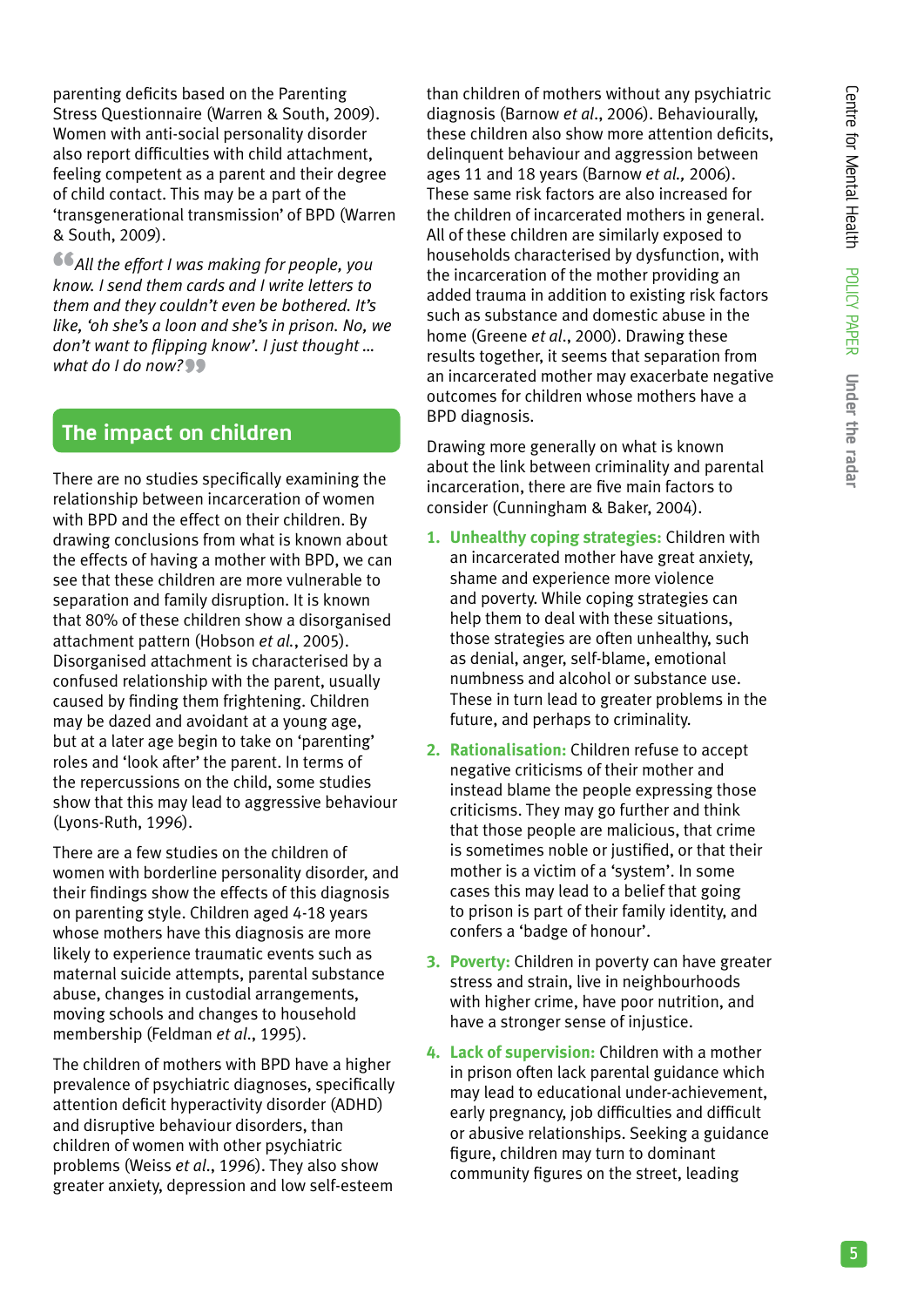to substance use and involvement in the sex trade. These factors contribute to the likelihood of criminal behaviour.

**5. Associated stigma:** Children of incarcerated parents suffer the stigma of criminality, with staff in the criminal justice system being prone to bias in decision making about the child. Some may believe that "the apple does not fall far from the tree" and impose higher sanctions for criminal behaviour, rather than giving them community or social service provision.

The potential economic burden of these intergenerational effects could be mitigated by effective early intervention and parenting programmes. A recent report (Sainsbury Centre, 2009b) estimates that the total cost of crime attributable to people who had conduct problems in childhood is approximately £60 billion a year in England and Wales.

# **Strategies for intervention**

In order to tackle a complex mental health problem, it first needs to be identified in a timely fashion, and then treated appropriately, for an effective period of time. In the criminal justice system, mental health diagnoses are identified either at the arrest, court or prison reception stage, but many mental health problems are missed due to inadequate screening procedures (Shaw & Humber, 2007). Black *et al*. (2007) conclude that correctional facilities need to systematically screen for BPD specifically, such is the impact of the diagnosis on other mental health needs in prison.

The Corston Report recommended increased attention to health care, mental health and self-harm, but the report does not specifically address BPD. Programmes such as Carousel, which combines group therapy with individual counselling and other activities, were mentioned. The Government has subsequently implemented the CARE (choices, actions, relationships and emotions) programme for self-harm at HMP Downview with the intention of widespread use. However, these programmes are inconsistent with NICE guidelines for BPD. Simple additions to prison procedure, such as care in transition periods, could greatly reduce the risk for women prisoners with BPD. The current lack of specific provision for BPD means

that evidence-based practice for women with this diagnosis is ignored, despite the high prevalence in the prison population. The following interventions would help to tackle this problem.

## **Screening**

The aim of prison mental health services is to screen for mental health problems at all levels of the system: from reception screening and induction or 'first night' centres onwards (Department of Health, 2005). The early detection stage is extremely important as this determines the level of care provided in prison. Screening tools used at reception have been criticised, with many instances of psychiatric morbidity being missed (Birmingham, 1997). This suggests that comprehensive screening at the court stage would make a dramatic difference (Shaw *et al*., 1999; Bradley, 2009).

A screening programme for BPD at the stage of court trial would be able to target the 57,875 women who were charged with indictable offences in 2008 (Home Office, 2010). Of these, 14.8% are found guilty, leading to 16,440 women starting a period in custody (Home Office, 2010). Of these, 12,676 are first receptions into prison, suggesting that a high number of those screened at reception will not have been screened before. This may benefit women who have not been diagnosed outside the criminal justice system and therefore have not previously received any support for their diagnosis and mental health needs. In this way, the prison service can play a major role in increasing the number of women receiving help for BPD.

In order to screen and treat women with BPD appropriately, prison health care staff should not be exempt from NICE guidelines, which state that "mental health professionals working in secondary care services, including communitybased services and teams, CAMHS and inpatient services, should be trained to diagnose borderline personality disorder, assess risk and need, and provide treatment and management in accordance with this guideline" (NICE, 2009).

## **Staff training and recruitment**

It has been widely recognised that looking after people with a personality disorder can be difficult, and some people are better suited to it than others (Bowers *et al*., 2003). By providing specialist training and setting up a supportive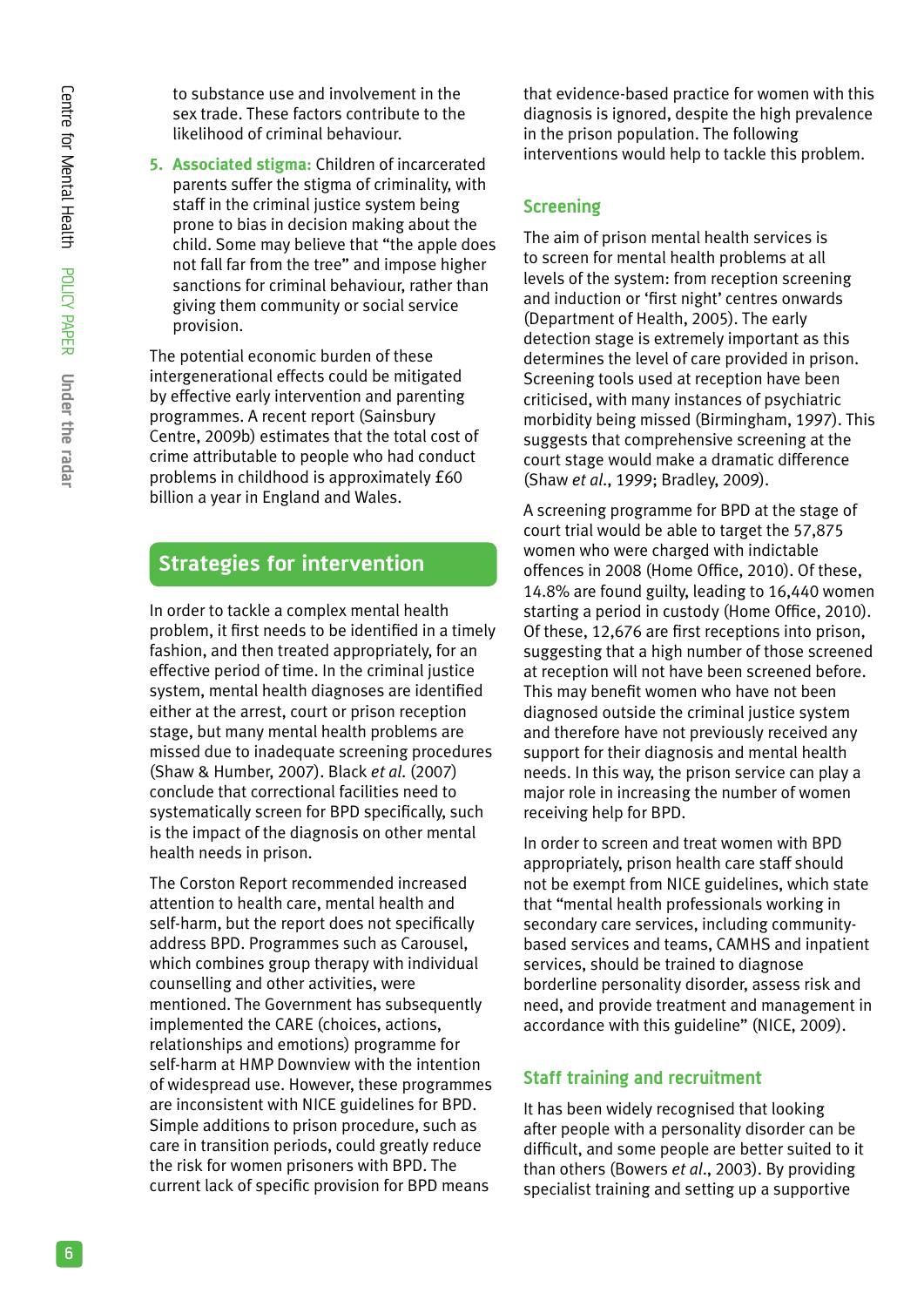system for staff, most will find it easier to cope with and will be able to provide a better service. This will also save money in staffing costs, as positive attitudes towards people with personality disorder lead to improved general health and job performance, decreased burnout, and favourable perception of managers in prison staff (Bowers *et al.,* 2006).

There are already programmes designed to train staff who are working with people with personality disorders. For example, the University of East London provides a part-time postgraduate certificate entitled *Working with People with Personality Disorders* which is aimed at staff working in statutory or voluntary sector mental health services.

The provision of support for staff working with individuals with a personality disorder is recommended to include the following (Duff, 2003):

- **1.** Specialised induction
- **2.** Mentorship
- **3.** Personal development plans and teaching programmes linked to organisational developmental plans
- **4.** Support and supervision systems
- **5.** Debriefing

In addition, Duff (2003) recommended that staff increase their self-awareness of their vulnerabilities and blind-spots. They should also be more aware of people with a personality disorder diagnosis, of their perspectives and positive attributes, and be able to build on their existing skills. It is important for staff to have awareness of potential complications within the team due to the difficulties of working with people who have a diagnosis of personality disorder.

## **Transitions**

Transition periods in prison custody are high risk, with increased likelihood of suicide for all prisoners (Shaw & Humber, 2007). Prisons protect new prisoners from harm by the use of a 'first night' centre and an induction wing which are designed to ease transitional periods. Care is still lacking in transitions back to the community, however, especially for prisoners with mental health difficulties. Rapid engagement with community mental health services significantly reduces risk during this period (Shaw & Humber, 2007).

Equally, a specific NICE target for treatment of BPD is to take added care in transition periods. NICE guidelines say that extra care should be taken when a person with BPD has to make a transition between different sources of care due to the incurred emotional difficulty with this process. The guidelines recommend that:

- **1.** Such changes are discussed carefully beforehand with the person (and their family or carers if appropriate) and are structured and phased.
- **2.** The care plan supports effective collaboration with other care providers during endings and transitions, and includes the opportunity to access services in times of crisis.
- **3.** When referring a person for assessment in other services (including for psychological treatment), they are supported during the referral period and arrangements for support are agreed beforehand with them (NICE, 2009).

We suggest that these detailed arrangements are made for women with BPD, in addition to the measures already taken as part of prison policy.

## **Therapeutic interventions in prison**

Treatment programmes for BPD should be based on psychotherapeutic principles. There is a list of suggested therapeutic approaches in the NICE guidelines which includes dialectical and cognitive behavioural therapy-based programmes, mentalisation-based therapy and part hospitalisation, cognitive analytical therapy and psychodynamic therapies (NICE, 2009). Dialectical behavioural therapy, which focuses on acceptance and behaviour change, is the only treatment that has shown consistent benefits for people with a borderline personality disorder diagnosis, according to a Cochrane systematic review (Binks *et al.*, 2006).

In the Carousel programme, group therapy is combined with individual counselling, physical exercise, relaxation, educational activity and art therapy. Some of this programme conforms to the guideline and therefore may be beneficial, but it is currently lacking an evidence base. NICE guidelines also suggest that psychotherapeutic interventions are embedded within a programme of strategies for associated co-morbidities such as substance use and eating disorders (NICE, 2009). It is also stipulated in the guidelines that therapy should last for not less than three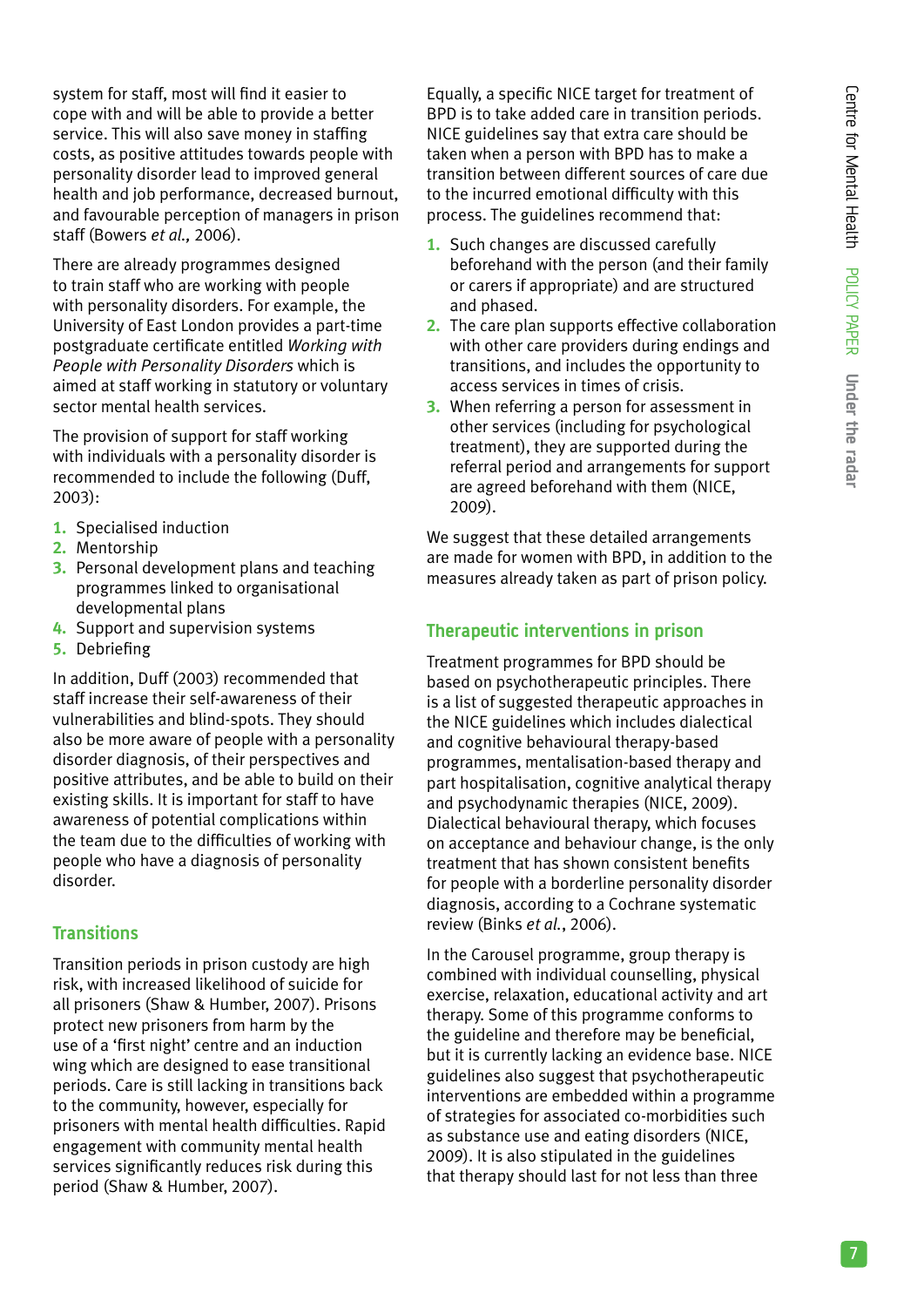months. In remand prisons and with short sentences this may be difficult (the average sentence is just 9.6 months), requiring in-reach/bridge services to continue treatment in the community.

Women with BPD frequently have co-morbid mental health problems, including eating disorders or substance use issues, and according to NICE guidelines these should be treated under the same umbrella as BPD. A practical strategy is to have a care co-ordinator facilitating access to BPD treatment in a way that complements substance use programmes. This strategy needs to be introduced into prisons to enable women to address multiple needs affecting their mental health.

## **Alternatives to prison**

By diverting women with BPD from custody, the problem of inadequate mental health care provision in prison may be avoided. There are several different schemes that enable women, specifically, to be diverted at any point in the criminal justice process. This can include diverting women with a severe mental illness to hospital under the Mental Health Act (1983) rather than keeping them in the criminal justice system.

There are also broader schemes supporting prisoners with a variety of mental health problems and linking them to community services. A review of existing diversion schemes found that only 2-3% of female offenders coming through the criminal justice system were being diverted (Hunter *et al.*, 2005), which grossly excludes the 50% of female prisoners with a personality disorder diagnosis.

The Primrose Service is the only service designed specifically for the diversion from prison of women with a personality disorder diagnosis. But it has just 12 beds, and it is housed within the prison system rather than a secure hospital.

The Bradley Report recommended that the Government should evaluate the existing treatment options for personality disorder in prison including therapeutic communities, and also that the DSPD units should be assessed to see if they are adequately addressing prisoners' needs. It also recommended that

the Department of Health, NOMS and the NHS should develop a personality disorder strategy that would cover management from custodial to community services for women who are serving short sentences (Bradley, 2009).

## **Parenting interventions**

Given the considerable costs of crime attributable to conduct disorders (Sainsbury Centre, 2009b), and the links made between mothers with BPD, incarceration and intergenerational risk factors for crime, evidence-based parenting programmes may be a cost-effective intervention that could have longitudinal benefits. The Centre (Sainsbury Centre, 2009b) estimates that these programmes cost as little as £600-£900 per person for group-based therapies and up to £4,000 per person for individual interventions. The brevity of parenting programmes also means that they could potentially be delivered for women who are serving short sentences.

# **Recommendations**

#### **Recommendation 1: Where appropriate, alternatives to custody should be sought at all stages of the criminal justice system for women with a diagnosis of borderline personality disorder.**

Prison can be especially traumatic for women with a diagnosis of borderline personality disorder, due to their personal histories of abuse and victimisation.

Staff should be vigilant to symptoms of BPD at all stages of the criminal justice pathway, leading to professional assessment and diversion to appropriate services.

#### **Recommendation 2: Prison staff should be aware of self-harm as a key symptom of borderline personality disorder. This is consistent with the NICE guidelines for this condition (NICE, 2009).**

Prison staff should be given training to recognise the symptoms of borderline personality disorder, and equipped with the basic understanding and skills to manage sensitively those who self-harm.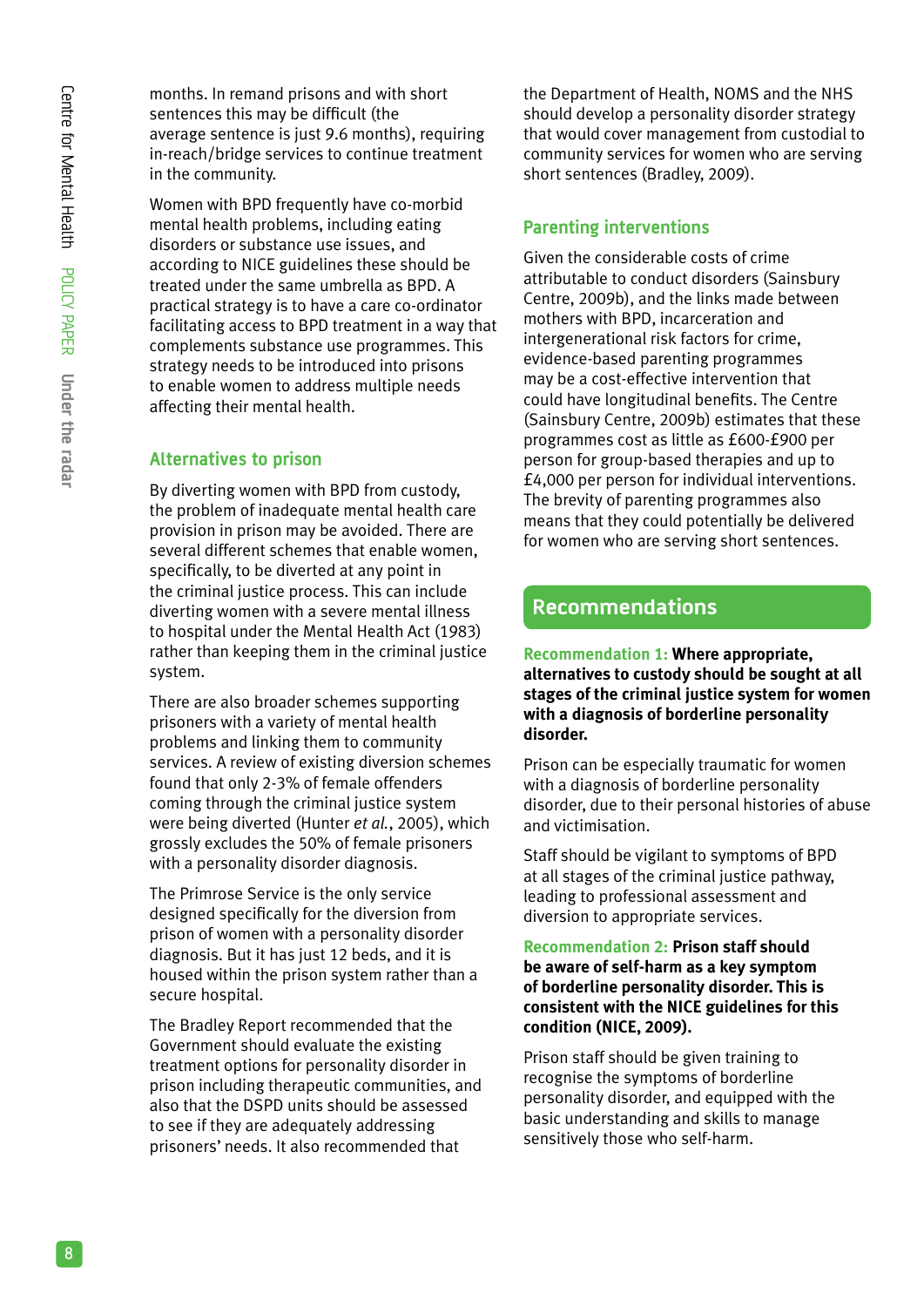#### **Recommendation 3: Where possible, interventions consistent with NICE guidelines should be offered to women with BPD in the criminal justice system.**

The NICE guidelines recommend that evidencebased psychological therapies are used in the treatment of people with a diagnosis of borderline personality disorder. The minimum period of treatment suggested in the guidelines is three months.

Women with a diagnosis of borderline personality disorder who are serving long sentences should be given access to psychological therapies to help them to manage their condition.

Where women are on shorter sentences, therapies should still be offered and continued after release. Adequately provisioned mental health in-reach services may provide an effective solution.

#### **Recommendation 4: 'Meet and greet' care should be provided on discharge to improve links between prison and community services.**

People with a borderline personality disorder diagnosis benefit greatly from well-managed transitions between different health care providers. A 'meet and greet' procedure would avoid disruption in the provision of services. This is often ignored due to the absence of adequate hand-over procedures between community mental health teams and prison health care.

Prison health care staff should liaise with prisoners' local community mental health teams to prepare for release.

## **Recommendation 5: An adequate number of trained therapists with dialectical behavioural therapy (DBT) skills should be commissioned.**

The Government is committed to delivering an increase in access to evidence-based psychological therapies (Department of Health, 2010). Currently, Improving Access to Psychological Therapy (IAPT) services are being introduced across England. This roll-out includes the provision of training for psychological therapists. This training should be expanded to include dialectical behavioural therapy.

#### **Recommendation 6: More research needs to be undertaken to understand the impact of custody and family separation on women with a diagnosis of borderline personality disorder.**

The lack of contact with their children and the uncertainty surrounding their custody arrangements is a source of great distress to all parents in prison, but particularly for women. There is little specific research available in the context of women with this diagnosis.

## **Recommendation 7: Family-based and parenting interventions should be provided to incarcerated women with a borderline personality disorder.**

Children of incarcerated women with a borderline personality disorder diagnosis are particularly at risk of conduct problems and future offending behaviour.

Women with a borderline personality disorder diagnosis tend to have more disrupted families, and so require greater support to maintain a stable family unit.

By seeking suitable diversion at an earlier stage within the criminal justice pathway, family units can be maintained and the risk of disruption to children's lives can be minimised.

Where incarceration is the only option, social services should be sensitive to the beneficial effects of family interventions. All options should be sought to maintain the integrity of the family unit. This may include the provision of parenting and lifestyle interventions both in prison and on release into the community.

# **Acknowledgements**

This paper was written by Matt Fossey, Centre for Mental Health and Georgia Black, Institute of Psychiatry.

The authors would like to thank:

- $\blacksquare$  The women who agreed to share their experiences and stories of living with a diagnosis of borderline personality disorder in prison.
- All of the professionals who participated in  $\blacksquare$ the drafting of this report and contributed their views and experiences. In particular, Michael Parsonage, Dr Chiara Samele, Claire Warrington, Lorraine Khan, Dr Graham Durcan and Max Rutherford.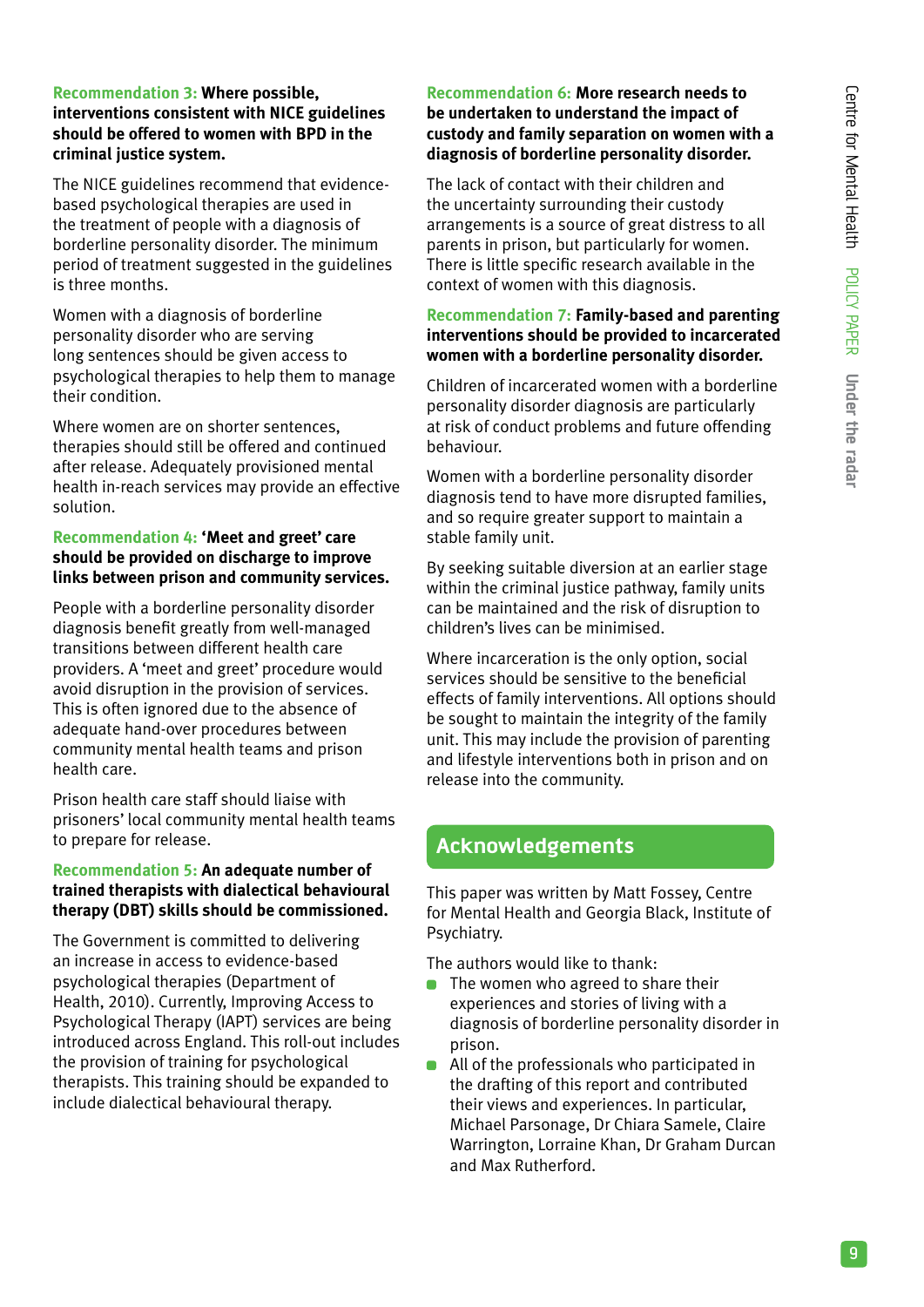# **References**

Barnow, S., Spitzer, C. *et al.* (2006) Individual characteristics, familial experience, and psychopathology in children of mothers with borderline personality disorder. *Journal of American Academy of Child & Adolescent Psychiatry*, **45** (8) 965.

Barrett, B., Byford, S. *et al*. (2009) The assessment of dangerous and severe personality disorder: service use, cost, and consequences. *Journal of Forensic Psychiatry & Psychology*, **20** (1) 120-131.

Binks, C. A., Fenton, M., McCarthy, L., Lee, T., Adams, C.E. & Duggan, C. (2006) Psychological therapies for people with borderline personality disorder. *Cochrane Database of Systematic Reviews (Issue 1)*, Art. No: CD005652. DOI:10.1002 / 14651858.CD005652.

Birmingham L., Mason, D. & Grubin, D. (1997) Health screening at first reception into prison. *Journal of Forensic Psychiatry & Psychology*, **8** (2) 435-439.

Birmingham, L., Wilson, S. *et al.* (2006) Prison medicine: ethics and equivalence. *The British Journal of Psychiatry* **188** (1) 4-6.

Black, D., Gunter, T. *et al.* (2007) Borderline personality disorder in male and female offenders newly committed to prison. *Comprehensive Psychiatry*, **48** (5) 400-405.

Bowers, L., Callaghan, P., Nijman, H., Paton, J., Carr-Walker, P., Allan, T. & Simpson, A. (2003) *The Right People for the Job: Choosing staff that will adjust positively and productively to working in the new personality disorder (PD) services*. Report to the Home Office.

Bowers, L., Carr-Walker, P. *et al.* (2006) Attitude to personality disorder among prison officers working in a dangerous and severe personality disorder unit. *International Journal of Law and Psychiatry,* **29** (5) 333-342.

Bradley, K. (2009) *The Bradley Report: Lord Bradley's review of people with mental health problems or learning disabilities in the criminal justice system*. London: Ministry of Justice.

Buchanan, A. & Leese, M. (2001) Detention of people with dangerous severe personality disorders: a systematic review. *The Lancet*, **358** (9297) 1955-1959.

Caddle, D. & Crisp, D. (1997) *Imprisoned Women and Mothers*. Home Office Research Study No. 162. London: Home Office.

Corston, J. (2007) *The Corston report: A review of women with particular vulnerabilities in the criminal justice system*. London: Home Office.

Councell, R. (2003) *The Prison Population in 2002: A statistical review*. Home Office Findings 228. London: Home Office.

Cunningham, A. & Baker, L. (2004) *Invisible Victims: The children of women in prison.* Ontario, Canada: Centre for Children & Families in the Justice System.

Department of Health (2010) *Press Release 23 June 2010 Psychological therapies offered across the NHS.* (http://www.dh.gov.uk/en/ MediaCentre/Pressreleases/DH\_116919)

Department of Health (2009*) Improving Health, Supporting Justice: The national delivery plan of the Health and Criminal Justice Programme Board*. London: Department of Health.

Department of Health (2006) *Planning and Delivery Guide for Women's DSPD Services (Primrose Programme). Home Office DSPD programme*. London: Department of Health and HM Prison Service.

Department of Health (2005) *Offender Mental Health Care Pathway*. London: Department of Health.

Department of Health (2003) *Personality Disorder: No longer a diagnosis of exclusion – policy implementation guidance for the development of services for people with personality disorder*. London: Department of Health.

Dirks, D. (2004) Sexual revictimization and retraumatization of women in prison. *Women's Studies Quarterly*, **32** (3) 102-115.

Douglas, N. & Plugge, E. (2006) *A Health Needs Assessment for Young Women in Young Offender Institutions*. London: Youth Justice Board/University of Oxford.

DSM-IV (1994) *DSM-IV: Diagnostic and statistical manual of mental disorders*. Arlington VA: American Psychiatric Association.

Duff, A. (2003) Managing personality disorders: making positive connections. *Nursing Management (Harrow),* **10** (3) 27-30.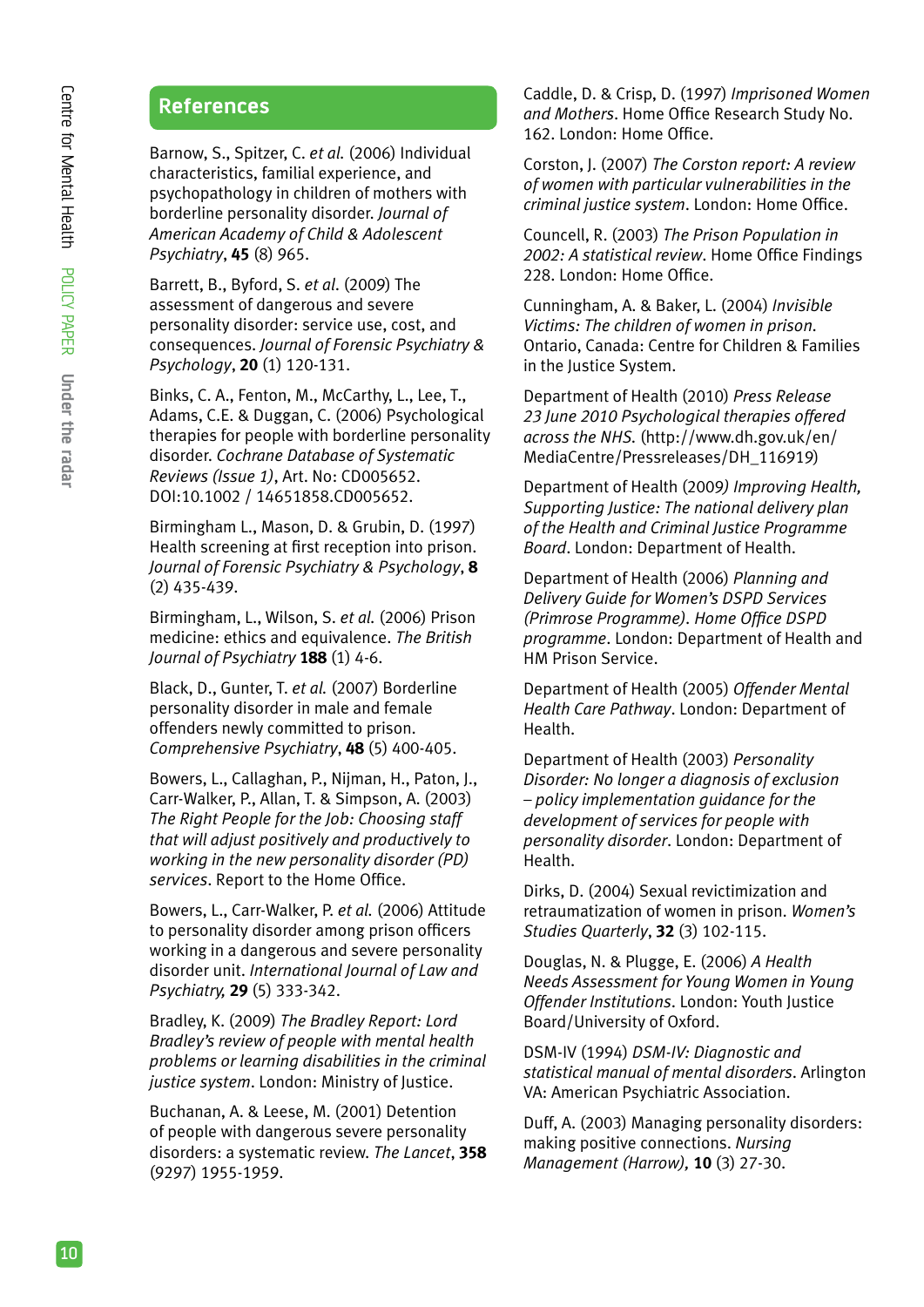Fawcett Society (2008) *Women and the Criminal Justice System: The facts*. London: Fawcett Society.

Feldman, R., Zelkowitz, P. *et al.* (1995) A comparison of the families of mothers with borderline and non-borderline personality disorders. *Comprehensive Psychiatry,* **36** (2) 157-163.

Greene, S., Haney, C. *et al.* (2000) Cycles of pain: risk factors in the lives of incarcerated mothers and their children. *The Prison Journal,* **80** (1) 3.

Heney, J. & Kristiansen, C. (1998) An analysis of the impact of prison on women survivors of childhood sexual abuse. *Women and therapy*, **20** (4) 29-44.

Herman, J., Perry, J. *et al*. (1989) Childhood trauma in borderline personality disorder. *American Journal of Psychiatry*, **146** (4) 490.

HM Chief Inspector of Prisons (2009) *Race Relations in Prison: Responding to adult women from black and minority ethnic backgrounds*. London: HM Inspectorate of Prisons.

Hobson, R. P., Patrick, M. *et al.* (2005) Personal relatedness and attachment in infants of mothers with borderline personality disorder. *Development and Psychopathology*, **17** (02) 329-347.

Home Office (2010) *Statistics on Women and the Criminal Justice System: A Ministry of Justice publication under Section 95 of the Criminal Justice Act 1991*. London: Ministry of Justice.

Home Office (2009) *Statistics on Women and the Criminal Justice System*. London: Home Office.

Home Office (2004) *Women's Offending Reduction Programme (WORP) Action Plan*. London: Home Office.

Hunter, G., Boyce, I. & Smith, L. (2005) *Criminal Justice Liaison and Diversion Schemes: A focus on women offenders. Mental Health Briefing. NACRO*. London: NACRO.

Jordan, B.K., Schlenger, W.E., Fairbank, J.A. & Caddell, J.M. (1996) Prevalence of psychiatric disorders among incarcerated women part II. Convicted felons entering prison. *Arch Gen Psychiatry*, **53** (6) 513-519.

Lyons-Ruth, K. (1996) Attachment relationships among children with aggressive behavior problems: The role of disorganized early

attachment patterns. *Journal of Consulting and Clinical Psychology,* **64** (1) 64-72.

Ministry of Justice (2007) *Monthly Bulletin: April 2007. Population in Custody*. London: Ministry of Justice / NOMS.

Moloney, K., van den Bergh, B. *et al.* (2009) Women in prison: the central issues of gender characteristics and trauma history. *Public Health*, **123** (6) 426-430

Nehls, N. (1999) Borderline personality disorder: The voice of patients. *Research in Nursing & Health*, **22** (4) 285-293.

NICE (2009) *Borderline Personality Disorder: Treatment and management*. London: NICE.

Niveau, G. (2007) Relevance and limits of the principle of 'equivalence of care' in prison medicine. *British Medical Journal*, **33** (10) 610.

Perseius, K., Ekdahl, S. *et al.* (2005) To tame a volcano: patients with borderline personality disorder and their perceptions of suffering. *Archives of Psychiatric Nursing*, **19** (4) 160-168.

Prison Service (2010) *March 2010. Population in Custody: Monthly Bulletin*. London: Prison Service.

Rendu, A., Moran, P. *et al*. (2002) Economic impact of personality disorders in UK primary care attenders. *The British Journal of Psychiatry*, **181** (1) 62.

Rutherford, M. (2010) *Blurring the boundaries: The convergence of mental health and criminal justice policy, legislation, systems and practice*. London: Sainsbury Centre for Mental Health.

Sainsbury Centre (2009a) *Personality Disorder: A briefing for people working in the criminal justice system*. London: Sainsbury Centre for Mental Health.

Sainsbury Centre (2009b) *The Chance of a Lifetime: Preventing early conduct problems and reducing crime*. London: Sainsbury Centre for Mental Health.

Shaw, J., Creed, F. *et al.* (1999) Prevalence and detection of serious psychiatric disorder in defendants attending court. *Lancet* (British edition), **353** (9158) 1053-1056.

Shaw, J. & Humber, N. (2007) Prison mental health services. Psychiatry, **6** (11) 465-469.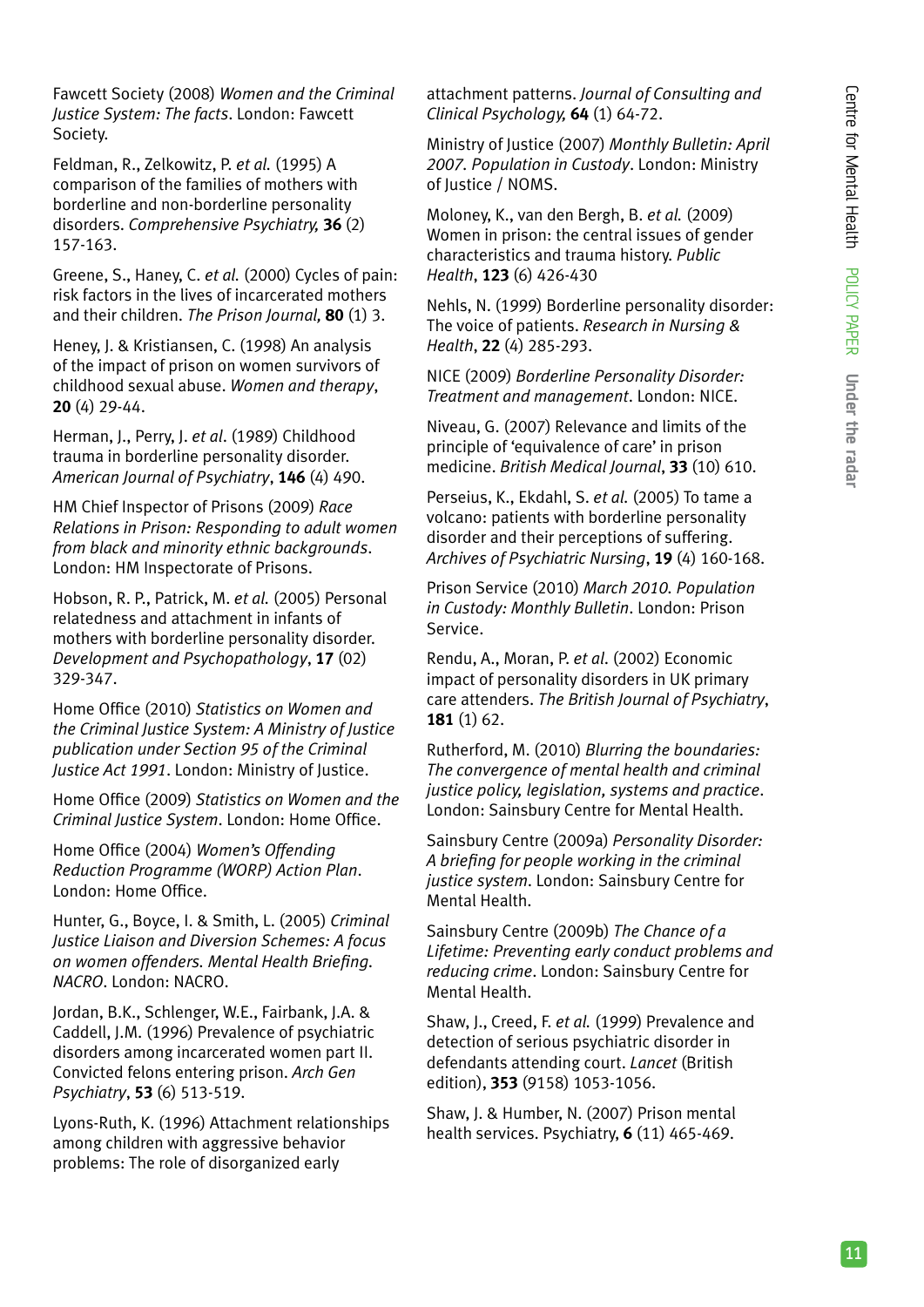Silk, K., Lee, S., *et al.* (1995) Borderline personality disorder symptoms and severity of sexual abuse. *American Journal of Psychiatry,* **152** (7) 1059-1064.

Singleton, N., Meltzer, H. & Gatward, R. (1998) *Psychiatric Morbidity among Prisoners in England and Wales*. London: Office for National Statistics.

Social Exclusion Task Force (2009) *Short Study on Women Offenders*. London: Cabinet Office.

Social Exclusion Unit (2002) *Reducing Reoffending by Ex-prisoners*. London: Social Exclusion Unit.

Taylor, R. (2004) *Women in Prison and Children of Imprisoned Mothers: Preliminary research paper.* Geneva, Switzerland: Quaker United Nations Office.

Travers, R. & Reeves, S. (2005) Breaking barriers and building connections. *International Journal of Prisoner Health*, **1** (2) 199-205.

Trull, T., Sher, K. *et al.* (2000) Borderline personality disorder and substance use disorders: A review and integration. *Clinical Psychology Review*, **20** (2) 235-253.

Warren, J. & South, S. (2009) A symptom level examination of the relationship between Cluster B personality disorders and patterns of criminality and violence in women. *International Journal of Law and Psychiatry*, **32** (1) 10-17.

Weiss, M., Zelkowitz, P. *et al.* (1996) Psychopathology in offspring of mothers with borderline personality disorder: a pilot study. *Canadian Journal of Psychiatry*, **41** (5) 285-290.

Whisman, M. & Schonbrun, Y. (2009) Social consequences of borderline personality disorder symptoms in a population-based survey: marital distress, marital violence, and marital disruption. *Journal of Personality Disorders*, **23** (4) 410-415.

Wolff, N. & Shi, J. (2009) Victimisation and feelings of safety among male and female inmates with behavioural health problems. *Journal of Forensic Psychiatry & Psychology*, **20**, 56-77.

Zlotnick, C. (1997) Post traumatic stress disorder (PTSD), PTSD co-morbidity and childhood abuse among incarcerated women. *Journal of Nervous & Mental Disease*, **185** (12) 761-763.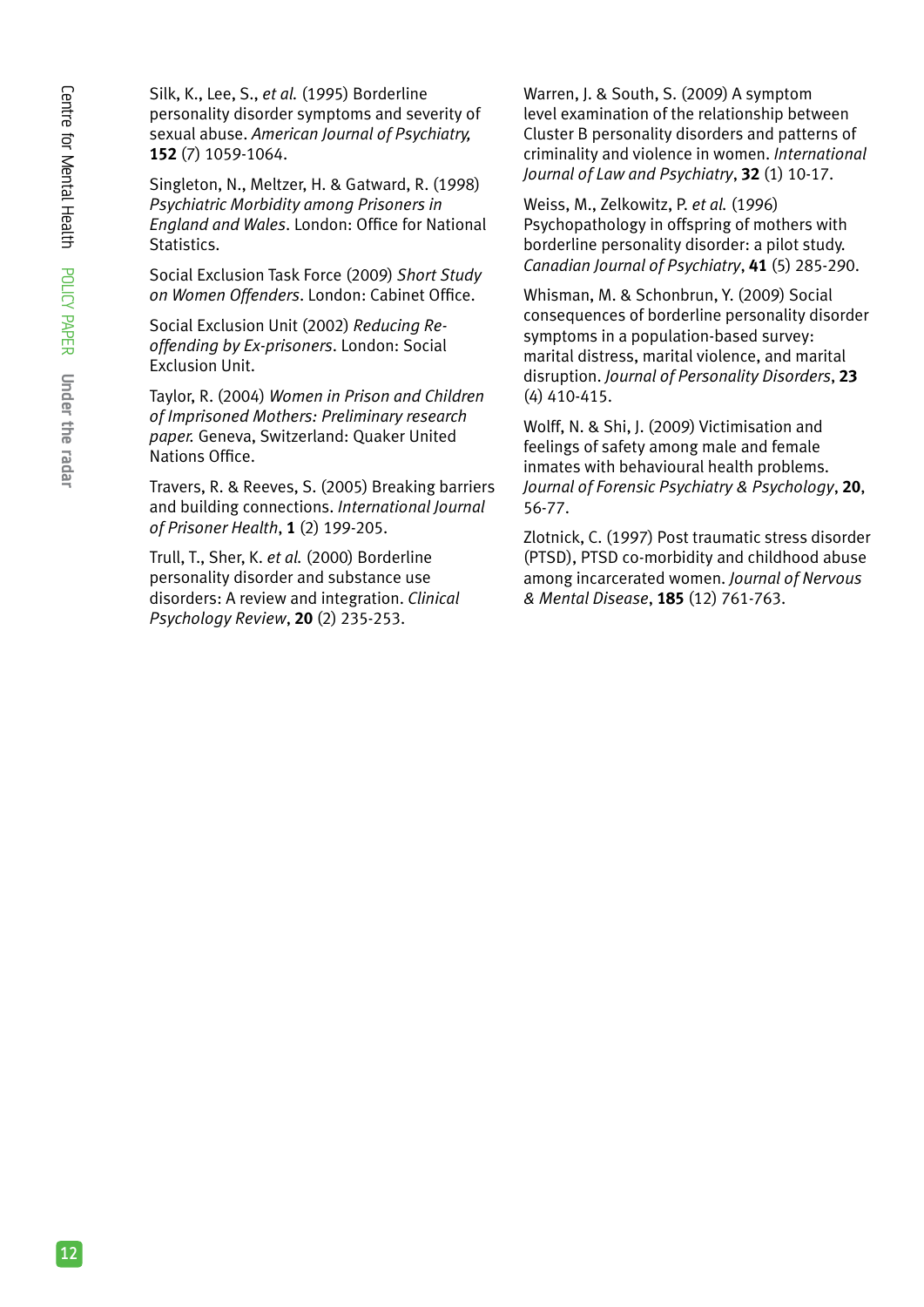# More from a **better** way

**a better way** is our campaign to highlight our concerns and provoke political, media and public debate about the approach we take to mental health in the criminal justice system. We want to change the way people think about mental health and criminal justice and set out **a better way** of working.

Our campaign includes the following publications:

- **Public Health and Criminal Justice: Promoting and protecting offenders' mental health** and wellbeing (July 2010)
- Blurring the Boundaries: The convergence of mental health and criminal justice policy, legislation, systems and practice (March 2010)
- **The Chance of a Lifetime: Preventing early conduct problems and reducing crime** (November 2009)
- Securing Employment for Offenders with Mental Health Problems: Towards a better way (September 2009)
- **The Bradley Report and the Government's Response: The implications for mental health** services for offenders (July 2009)
- **Commissioning Mental Health Care in the Criminal Justice System: 10 top tips for PCT** Boards (June 2009)
- A Missed Opportunity: Community Sentences and the Mental Health Treatment Requirement (March 2009)
- Diversion: A better way for criminal justice and mental health (February 2009)
- On the Outside: Continuity of care for people leaving prison (December 2008)
- **The Police and Mental Health: A briefing (September 2008)**
- **From the Inside: Experiences of prison mental health care (June 2008)**
- Short-changed: Spending on prison mental health care (May 2008)

Visit **www.centreformentalhealth.org.uk** to find out more about our work and to download copies of these publications.